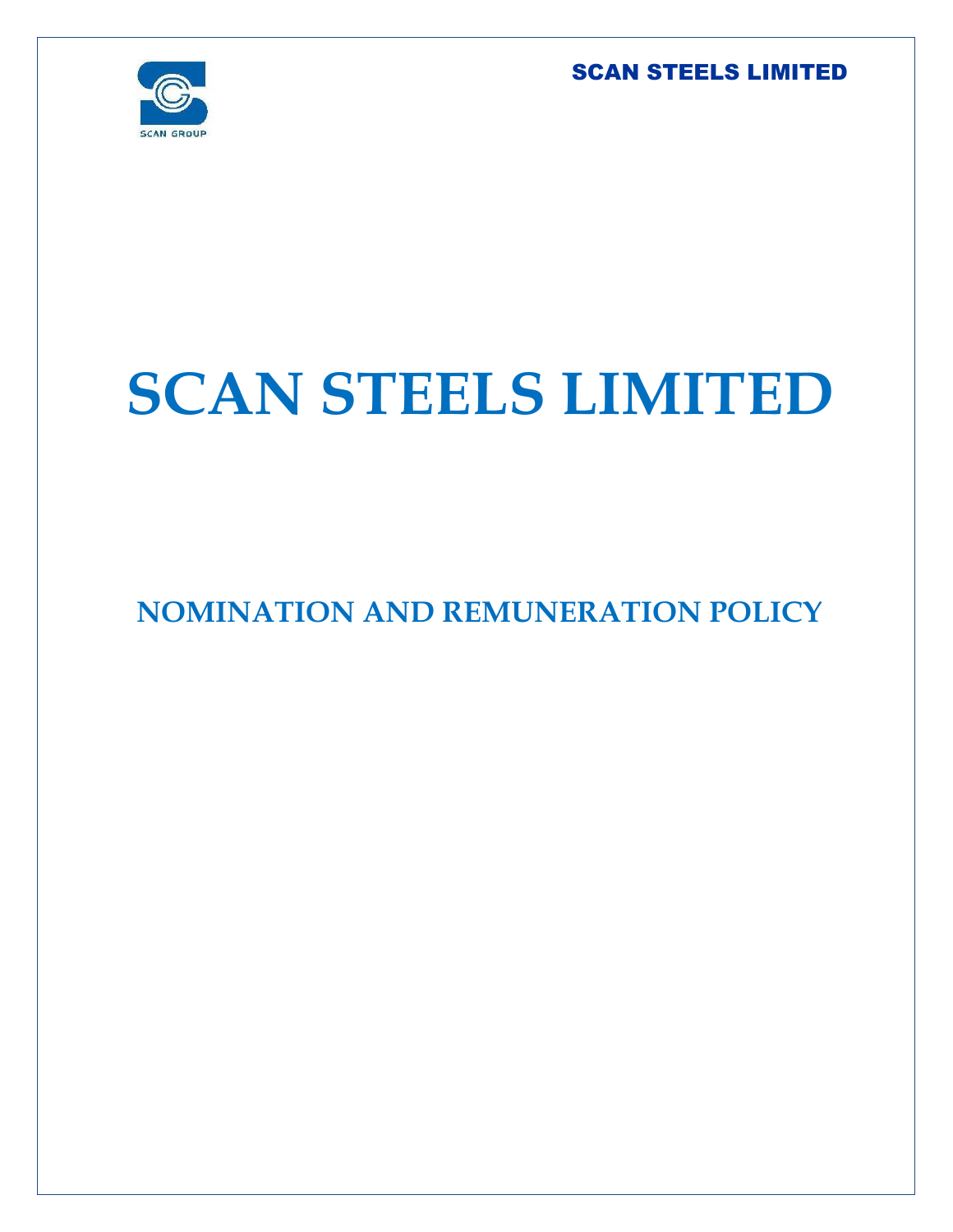

#### **SCAN STEELS LIMITED (SSL)**

#### **NOMINATION AND REMUNERATION POLICY**

#### **INTRODUCTION**

In pursuance of the Company's policy to consider human resources as its invaluable assets, to pay equitable remuneration to all Directors, key managerial personnel and employees of the company, to harmonize the aspirations of human resources consistent with the goals of the company and in terms of the provisions of the Companies Act, 2013 and in compliance with the SEBI (Listing Obligations and Disclosure Requirements) Regulations, 2015 (as amended from time to time), this policy on nomination and remuneration of Directors, Key Managerial Personnel (KMP) and Senior Management has been formulated by the Nomination and Remuneration Committee ("NRC") and approved by the Board of Directors of the Company.

#### **OBJECTIVE**

The Nomination and Remuneration Committee and this Policy shall be in compliance with Section 178 of the Companies Act, 2013 read along with the applicable rules thereto and Regulation 19 of the SEBI (Listing Obligations and Disclosure Requirements) Regulations, 2015. The objective of this policy is to lay down a framework in relation to appointment/Re-appointment and remuneration of directors, KMP, senior management personnel and other employees. The Key Objectives of the Committee would be:

- **1.1.** To guide the Board in relation to appointment and removal of Directors, Key Managerial Personnel and Senior Management.
- **1.2** Formulate the criteria for determining qualifications, positive attributes and independence of a director and recommend to the Board a policy relating to the remuneration of Directors, key managerial personnel and other employees.
- **1.3** Formulation of criteria for evaluation of Independent Director and the Board.
- **1.4** To evaluate the performance of the members of the Board and provide necessary report to the Board for further evaluation of the Board.
- **1.5** To recommend to the Board on Remuneration payable to the Directors, Key Managerial Personnel and Senior Management.
- **1.6** To provide to Key Managerial Personnel and Senior Management reward linked directly to their effort, performance, dedication and achievement relating to the Company's operations.
- **1.7** To retain, motivate and promote talent and to ensure long term sustainability of talented managerial persons and create competitive advantage.
- **1.8** To develop a succession plan for the Board and to regularly review the plan.
- **1.9** To assist the Board in fulfilling responsibilities.
- **1.10** To Implement and monitor policies and processes regarding principles of corporate governance.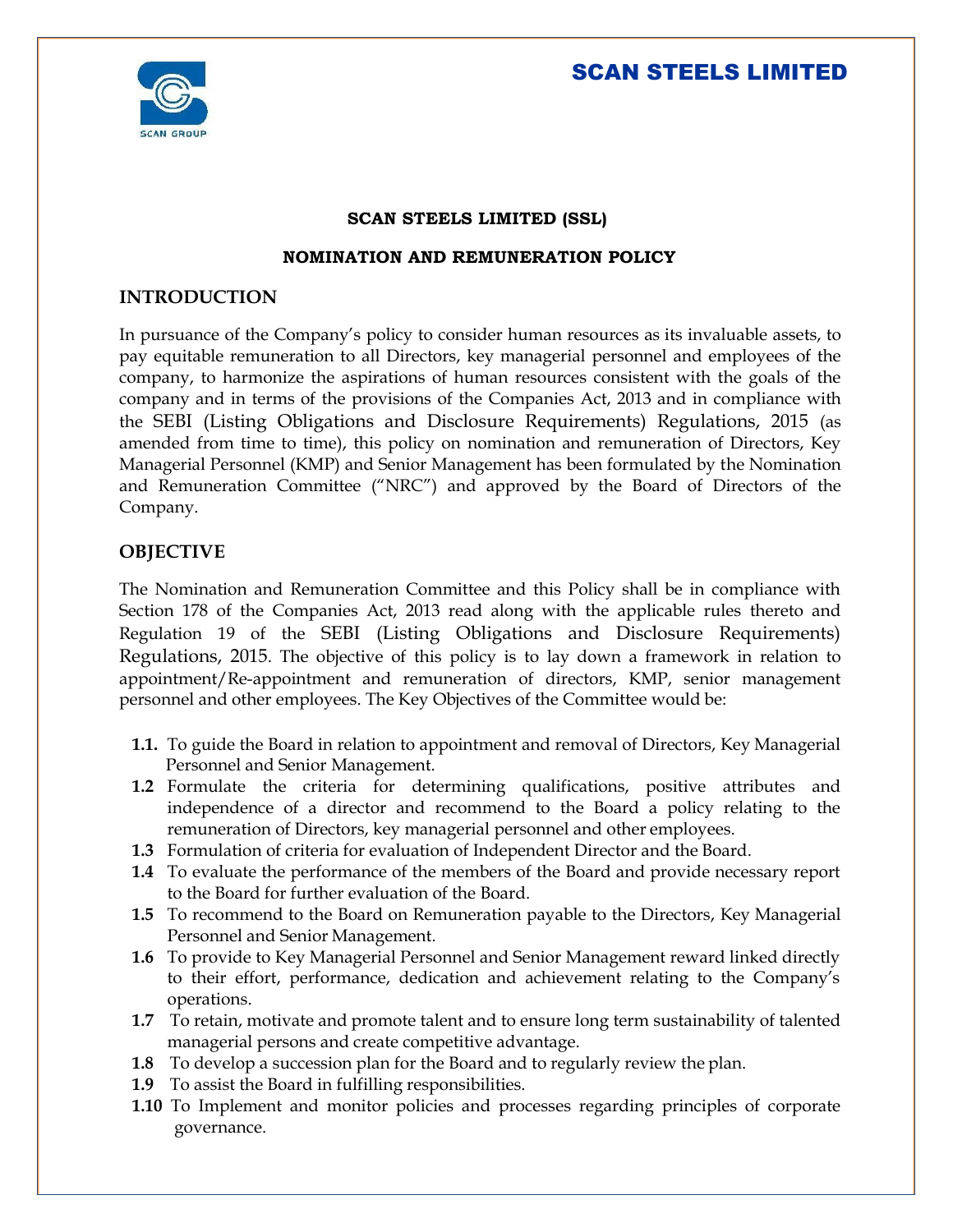

#### **APPLICABILITY**

- **A.** Directors (Executive and Non Executive)
- **B.** Key Managerial Personnel
- **C.** Senior Management Personnel

#### **DEFINITIONS**

**"Act"** means the Companies Act, 2013 and Rules framed there under, as amended from time to time.

**"Board"** means Board of Directors of the Company.

**"Directors"** means Directors of the Company.

#### **"Key Managerial Personnel"** means

- i. Managing Director, or Chief Executive Officer or Manager and in their absence, a Whole-time Director;
- ii. Chief Financial Officer;
- iii. Company Secretary; and
- iv. Such other officer as may be prescribed.

**"Senior Management"** means the personnel of the company who are members of its core management team excluding Board of Directors comprising all members of management one level below the executive directors, including the functional heads.

Unless the context otherwise requires, words and expressions used in this policy and not defined herein but defined in the Companies Act, 2013 as may be amended from time to time shall have the meaning respectively assigned to them therein.

#### **CONSTITUTION OF COMMITTEE**

- The Board of Directors of the Company (the Board) constituted the committee to be known as the Nomination and Remuneration Committee consisting of three or more non-executive directors out of which not less than one-half are independent directors.
- The Chairman of the Committee is an Independent Director. In the absence of the Chairperson, the members of the Committee present at the meeting shall choose one amongst them to act as Chairperson.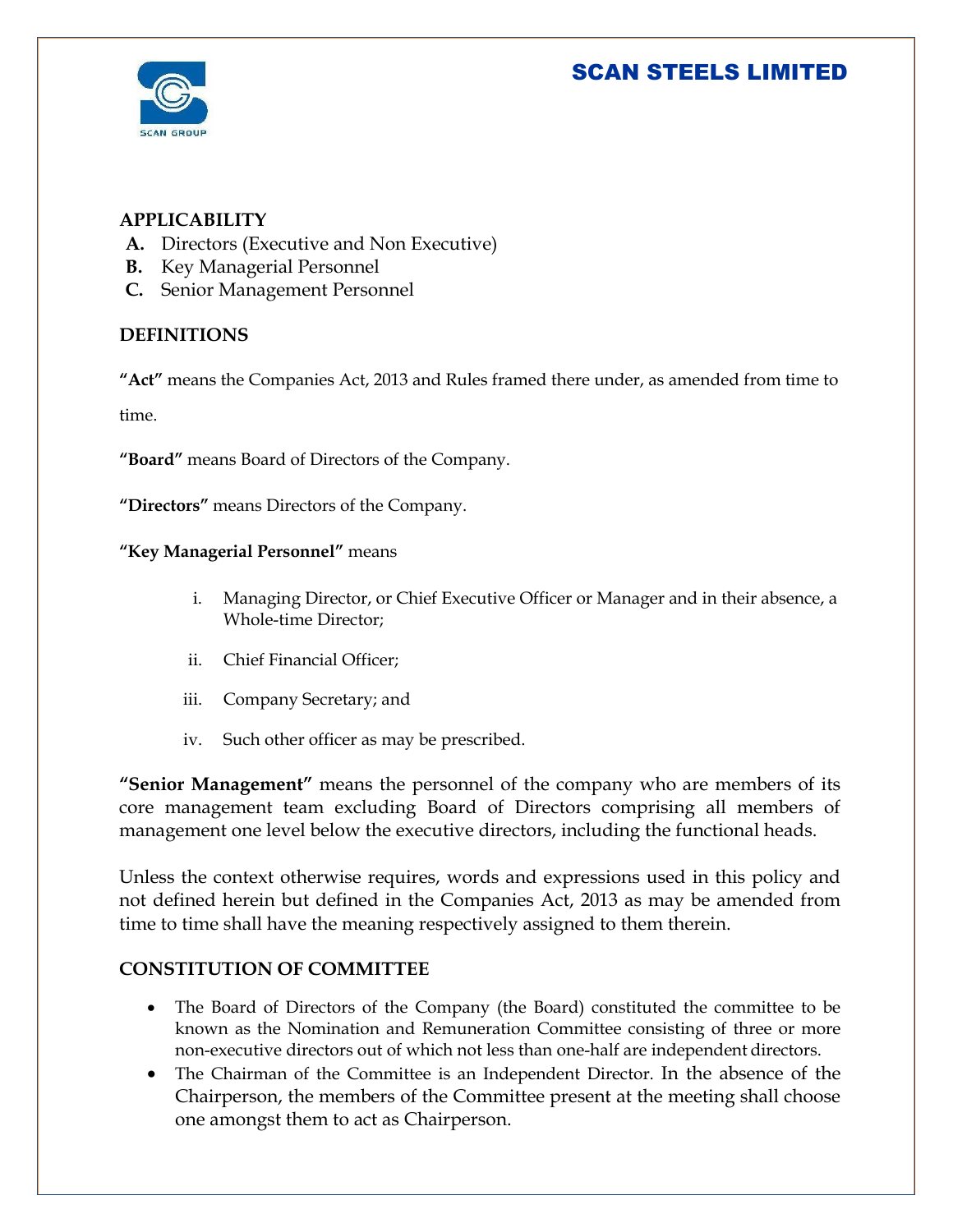

- However, the chairperson of the company (whether executive or nonexecutive) may be appointed as a member of the Nomination and Remuneration Committee but shall not chair such Committee."
- Minimum Two (2) members or one third of the members of the committee, whichever is greater, including at least one independent director in attendance shall constitute a quorum for the Committee meeting.
- Membership of the Committee shall be disclosed in the Annual Report.
- Term of the Committee shall be continued unless terminated by the Board of Directors.

#### **FREQUENCY OF COMMITTEE MEETING**

The meeting of the Committee shall be held at least once in a year.

#### **POLICY FOR APPOINTMENT AND REMOVAL OF DIRECTOR, KMP AND SENIOR MANAGEMENT**

#### **1. Appointment Criteria and Qualifications**

- **a)** The Committee shall identify and ascertain the integrity, qualification, expertise and experience of the person for appointment as Director, KMP or at Senior Management level and recommend to the Board his / her appointment.
- **b)** A person should possess adequate qualification, expertise and experience for the position he / she is considered for appointment. The Committee has discretion to decide whether qualification, expertise and experience possessed by a person is sufficient / satisfactory for the concerned position.
- **c)** The Company shall not appoint or continue the employment of any person as Whole-time Director/ Managing Director / Manager who has attained the age of seventy years and nonexecutive director who has attained the age of seventy five years. Provided that the term of the person holding this position may be extended beyond the age of seventy years and seventy Five Years with the approval of shareholders by passing a special resolution based on the explanatory statement annexed to the notice for such motion indicating the justification for extension of appointment beyond the specified years.

Provided that in case of Whole-time Director/ Managing Director / Manager where no such special resolution is passed but votes cast in favour of the motion exceed the votes, if any, cast against the motion and the Central Government is satisfied, on an application made by the Board, that such appointment is most beneficial to the company, the appointment of the person who has attained the age of seventy years may be made.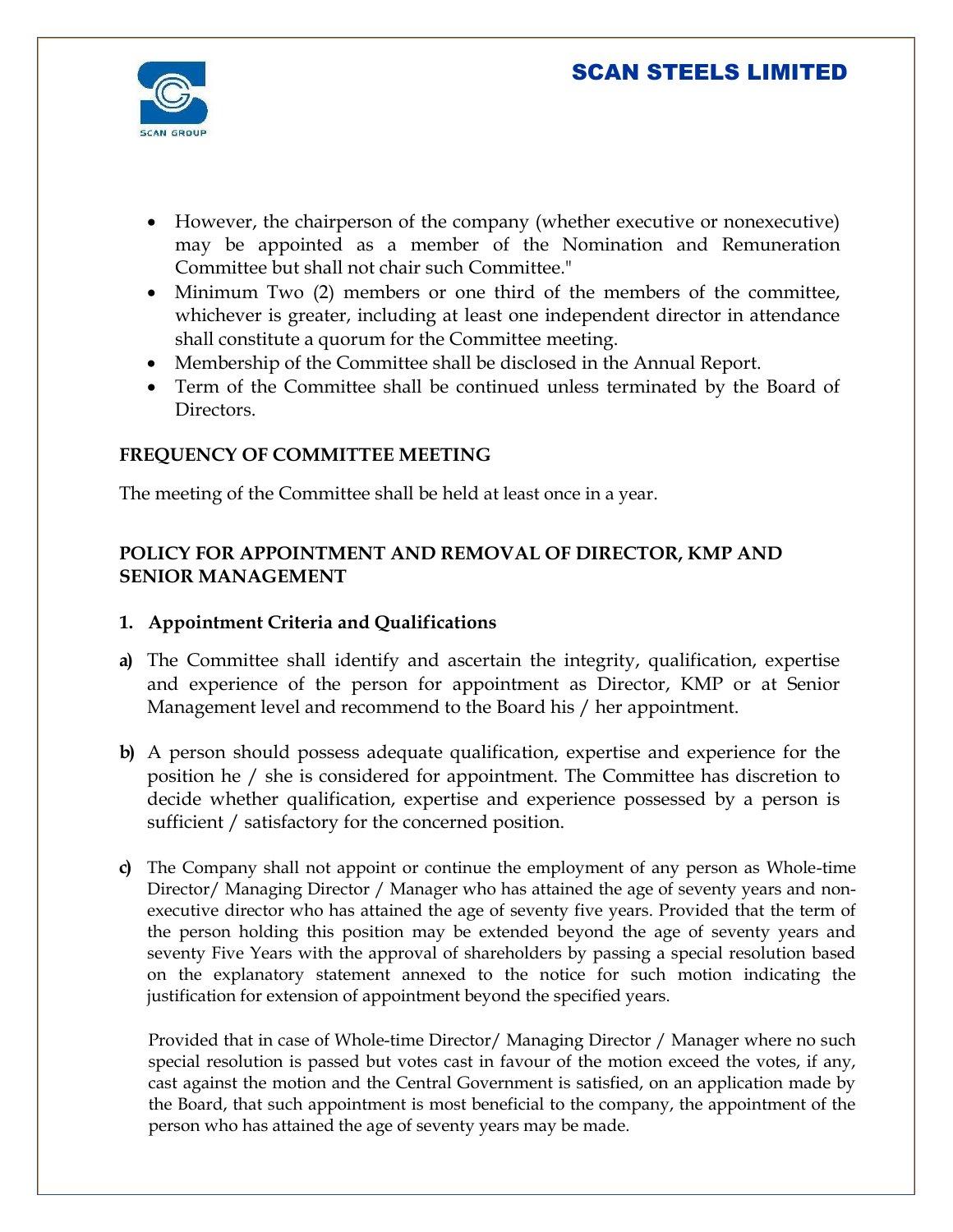

**d) A** person shall not be a director in more than eight listed entities and in not more than seven listed entities with effect from April 1, 2020.

#### **2. Term / Tenure**

#### **a) Managing Director/Whole-time Director:**

The Company shall appoint or re-appoint any person as its Executive Chairman, Managing Director or Executive Director for a term not exceeding five years at a time. No re-appointment shall be made earlier than one year before the expiry of term.

#### **b) Independent Director:**

- $\triangleright$  An Independent Director shall hold office for a term up to five consecutive years on the Board of the Company and will be eligible for re-appointment on passing of a special resolution by the Company and disclosure of such appointment in the Board's report.
- $\triangleright$  No Independent Director shall hold office for more than two consecutive terms of upto maximum of 5 years each, but such Independent Director shall be eligible for appointment after expiry of three years of ceasing to become an Independent Director. Provided that an Independent Director shall not, during the said period of three years, be appointed in or be associated with the Company in any other capacity, either directly or indirectly.
- $\triangleright$  At the time of appointment of Independent Director it should be ensured that number of Boards on which such Independent Director serves is restricted to seven listed companies as an Independent Director and three listed companies as an Independent Director in case such person is serving as a Whole-time Director of a listed company or such other number as may be prescribed under the Act.

#### **3. Evaluation**

The Committee shall specify the manner and carry out effective evaluation of performance of Board and its committees /every Director, KMP and Senior Management Personnel at regular interval (yearly) and review its implementation and compliance.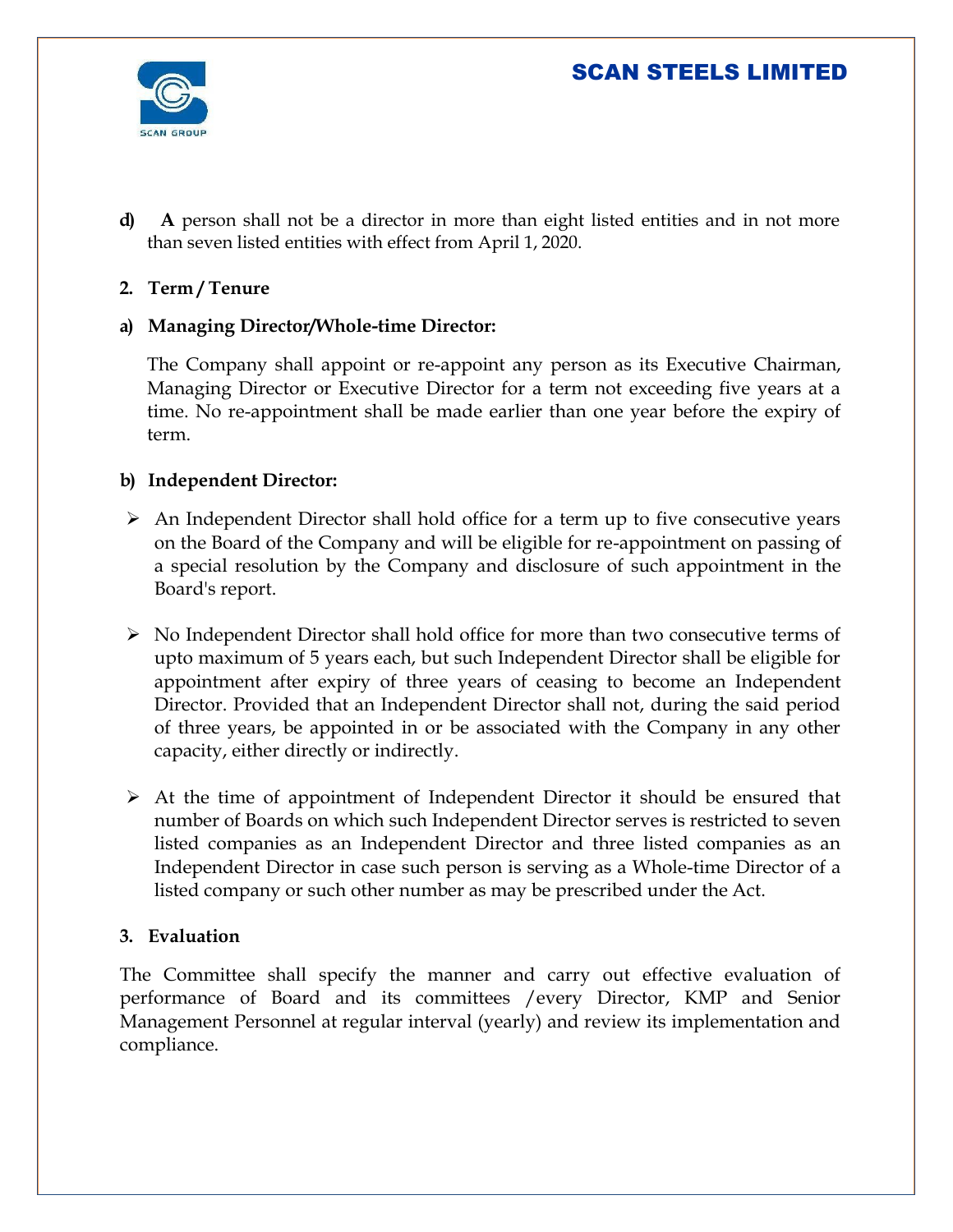

#### **4. Removal**

Due to reasons for any disqualification mentioned in the Act or under any other applicable Act, rules and regulations there under, the Committee may recommend, to the Board with reasons recorded in writing, removal of a Director, KMP or Senior Management Personnel subject to the provisions and compliance of the said Act, rules and regulations.

#### **5. Retirement**

The Director, KMP and Senior Management Personnel shall retire as per the applicable provisions of the Act and the prevailing policy of the Company. The Board will have the discretion to retain the Director, KMP, Senior Management Personnel in the same position/ remuneration or otherwise even after attaining the retirement age, for the benefit of the Company.

#### **POLICY FOR REMUNERATION TO DIRECTORS/KMP/SENIOR MANAGEMENT PERSONNEL**

#### **1. Remuneration to Managing/Whole-time / Executive / Managing Director, KMP and Senior Management Personnel:**

The Remuneration/ Compensation/ Commission etc. to be paid to Director / Managing Director etc. shall be governed as per provisions of the Companies Act, 2013 and rules made there under or any other enactment for the time being in force.

#### **2. Remuneration to Non- Executive / Independent Director:**

The Non-Executive Independent Director may receive remuneration / compensation / commission as per the provisions of Companies Act, 2013. The amount of sitting fees shall be subject to ceiling/ limits as provided under Companies Act, 2013 and rules made there under or any other enactment for the time being in force.

#### **COMMITTEE MEMBER'S INTEREST**

- A member of the Committee is not entitled to be present when his or her own remuneration is discussed at a meeting or when his or her performance is being evaluated.
- The Committee may invite such executives, as it considers appropriate, to be present at the meetings of the Committee.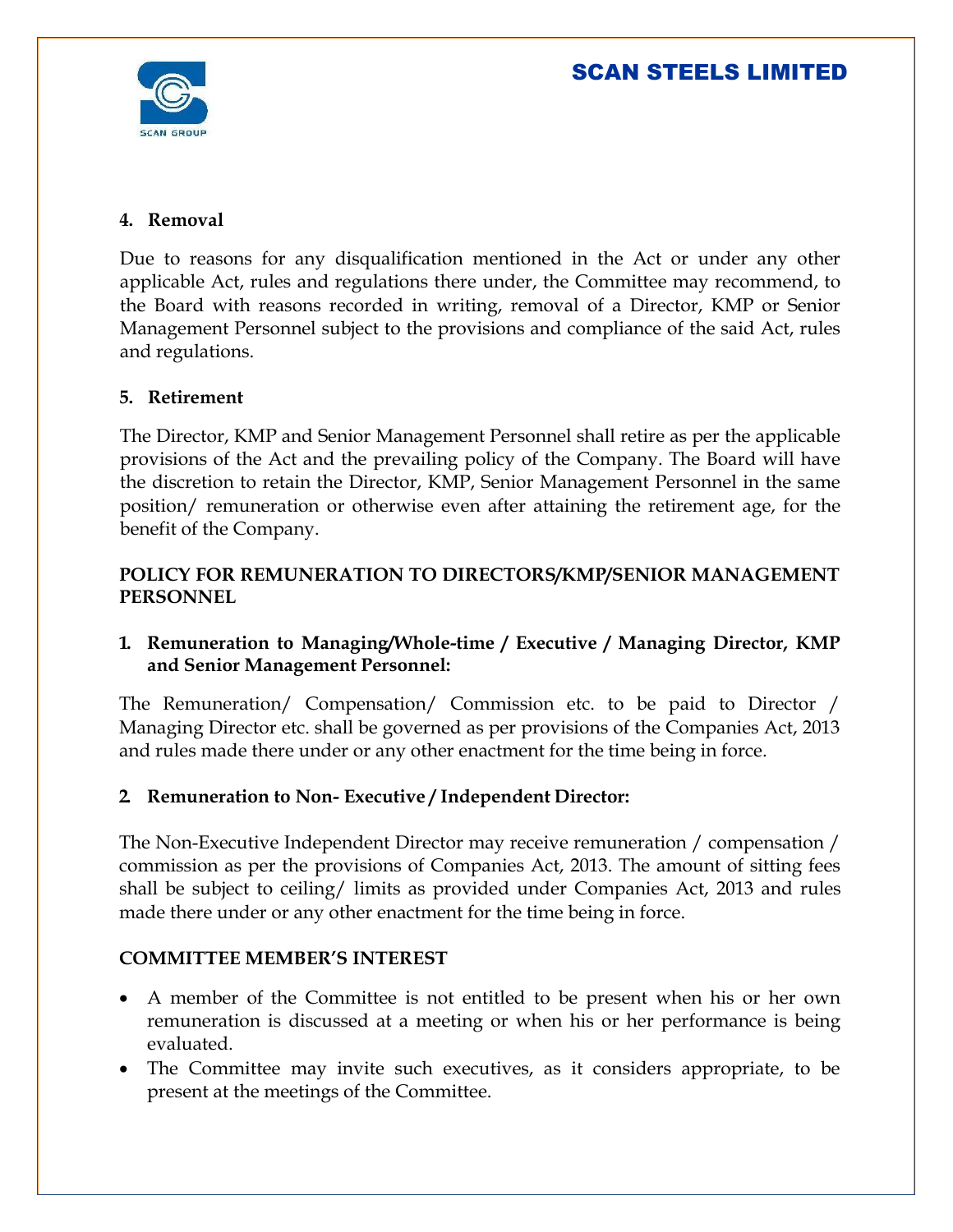

#### **SECRETARY**

The Company Secretary of the Company shall act as Secretary of the Committee.

#### **VOTING**

- Matters arising for determination at Committee meetings shall be decided by a majority of votes of Members present and voting and any such decision shall for all purposes be deemed a decision of the Committee.
- In the case of equality of votes, the Chairman of the meeting will have a casting vote.

#### **DUTIES IN RELATION TO NOMINATION MATTERS**

The duties of the Committee in relation to nomination matters include:

- Ensuring that there is an appropriate induction in place for new Directors and members of Senior Management and reviewing its effectiveness;
- Ensuring that on appointment to the Board, Non-Executive Directors receive a formal letter of appointment in accordance with the Guidelines provided under the Act;
- Identifying and recommending Directors who are to be put forward for retirement by rotation
- Determining the appropriate size, diversity and composition of the Board;
- Developing a succession plan for the Board and Senior Management and regularly reviewing the plan;
- Evaluating the performance of the Board members and Senior Management in the context of the Company's performance from business and compliance perspective;
- Making recommendations to the Board concerning any matters relating to the continuation in office of any Director at any time including the suspension or termination of service of an Executive Director as an employee of the Company subject to the provision of the law and their service contract;
- Delegating any of its powers to one or more of its members or the Secretary of the Committee;
- Recommend any necessary changes to the Board; and
- Considering any other matters, as may be requested by the Board.